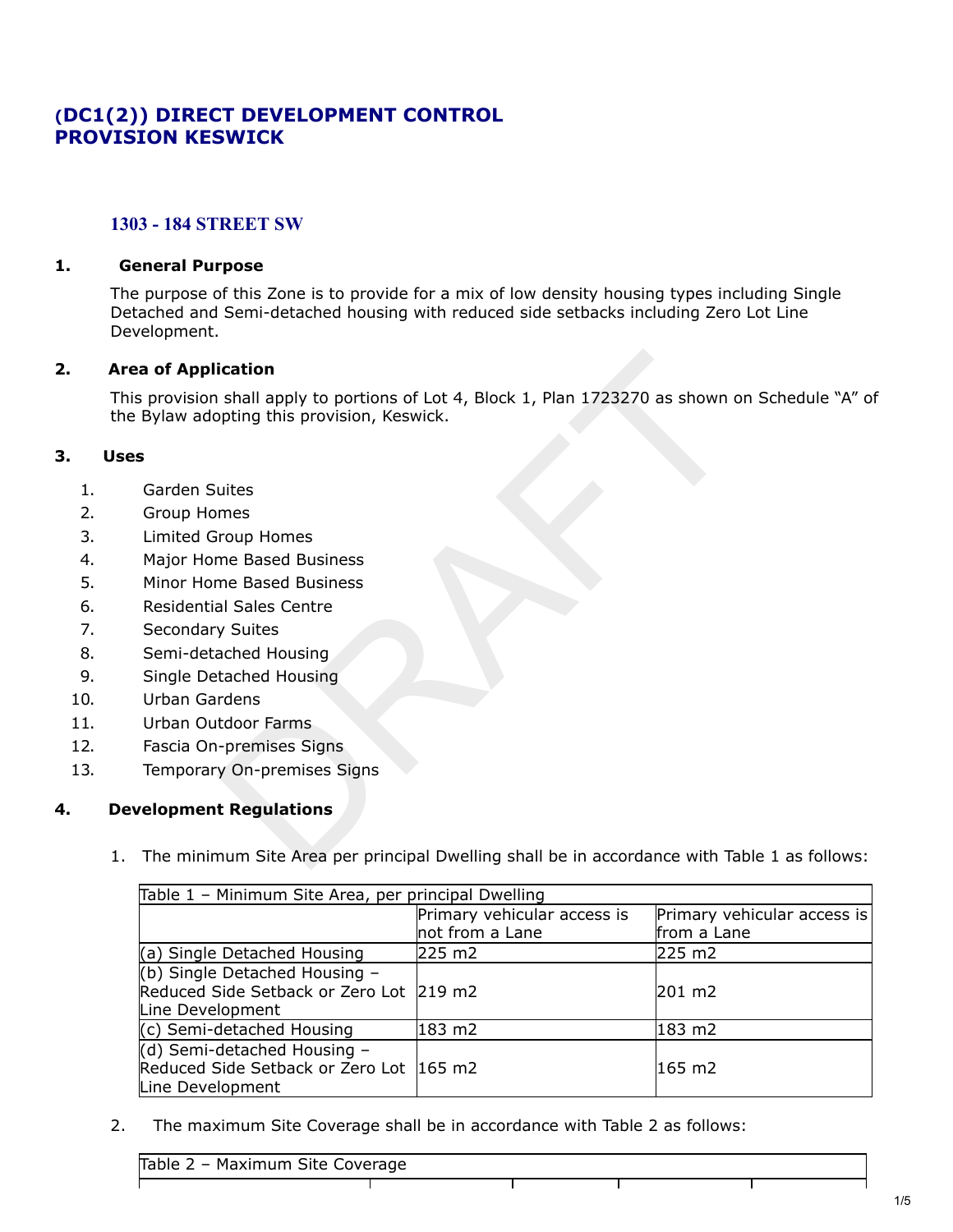|                                                                                           |                                 | 107JT                 |                              |                                                   |
|-------------------------------------------------------------------------------------------|---------------------------------|-----------------------|------------------------------|---------------------------------------------------|
|                                                                                           | lTotal Maximum<br>Site Coverage | Principle<br>Building | Accessory<br><b>Building</b> | Principal<br>building with<br>lattached<br>Garage |
| (a) Single Detached Housing 52%                                                           |                                 | 35%                   | 17%                          | 52%                                               |
| (b) Single Detached Housing 56%<br>- Reduced Side Setback or<br>Zero Lot Line Development |                                 | 38%                   | 18%                          | 56%                                               |
| (c) Semi-detached Housing                                                                 | 53%                             | 35%                   | 18%                          | 53%                                               |
| (d) Semi-detached Housing<br>l– Reduced Side Setback or<br>Zero Lot Line Development      | 55%                             | 35%                   | 20%                          | <b>55%</b>                                        |

18751

3. The minimum Site Width per principal Dwelling shall be in accordance with Table 3 as follows:

|                                                                                                                               | Table 3 - Minimum Site Width, per principal Dwelling                                 |                  |
|-------------------------------------------------------------------------------------------------------------------------------|--------------------------------------------------------------------------------------|------------------|
|                                                                                                                               | Primary vehicular Primary vehicular<br>access is not from access is from a<br>a Lane | Lane             |
| (a) Single Detached Housing                                                                                                   | 7.5 m                                                                                | 7.5 m            |
| (b) Single Detached Housing -<br>- Reduced Side Setback or<br>Zero Lot Line Development                                       | 7.3 m                                                                                | 6.7 <sub>m</sub> |
| (c) Semi-detached Housing                                                                                                     | $6.1 \text{ m}$                                                                      | $6.1 \text{ m}$  |
| (d) Semi-detached Housing -<br>Reduced Side Setback or Zero<br>Lot Line Development                                           | 5.5 <sub>m</sub>                                                                     | 5.5 <sub>m</sub> |
|                                                                                                                               |                                                                                      |                  |
| ngle Detached Housing and Semi-detached Housing, the Site Width on pie<br>asured 9.0 m into the Site from the Front Lot Line. |                                                                                      |                  |
|                                                                                                                               |                                                                                      |                  |
| inimum Site Depth shall be 30 m.                                                                                              |                                                                                      |                  |

- 4. For Single Detached Housing and Semi-detached Housing, the Site Width on pie shaped lots shall be measured 9.0 m into the Site from the Front Lot Line.
- 5. The minimum Site Depth shall be 30 m.
- 6. The Front Setback shall be:
- a. a minimum of 4.5 m, where primary vehicular access to required off-street parking is provided to the rear or flanking part of the Lot, except that it shall be:
- i. a minimum of 3.0 m where a Treed Landscaped Boulevard is provided along the Front Lot Line of the Site; and
- ii. a minimum of 5.5 m where primary vehicular access to required off-street parking is provided to the front of the Lot, including when a front attached Garage forms an integral part of the Dwelling.
- 7. The minimum Rear Setback shall be 7.5 m, except in the case of a Corner Site, the minimum Rear Setback shall be 4.5 m.
- 8. The minimum Side Setback shall be 1.2 m, except that:
	- a. One Side Setback may be reduced to 0.6 m provided that:
- i. the Side Setback of the adjacent Lot Abutting the reduced Setback is a minimum of 1.2 m;
- ii. a private maintenance easement a minimum of 0.6 m in width shall be provided and registered on each title of land to ensure adequate access to the easement area for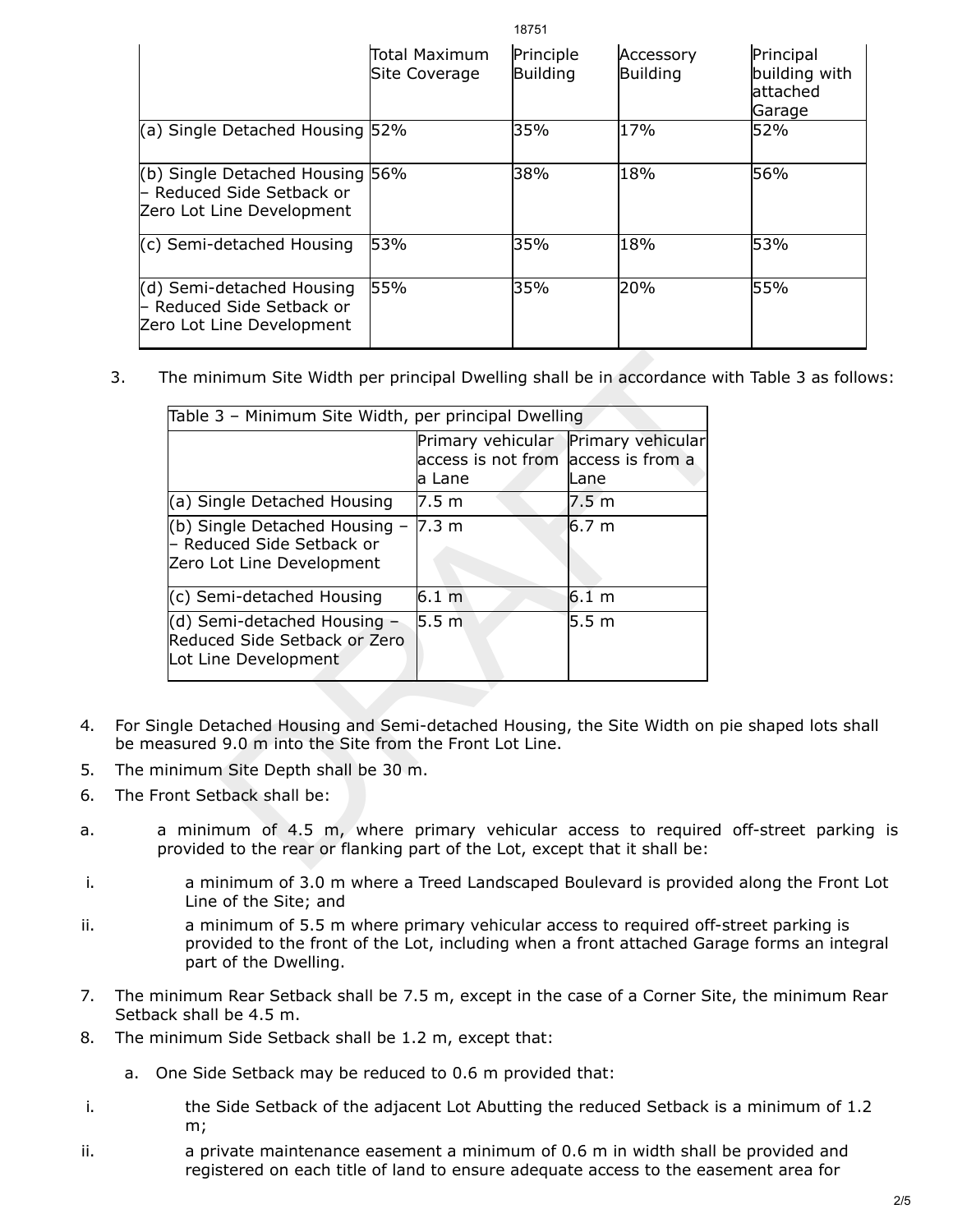maintenance of the adjacent property;

- iii. eaves shall be a minimum of 0.30 m from the property line and eaves must be no closer than 0.90 m to the eaves of the building on an adjacent parcel;
- iv. Fences, walls and gates shall not be permitted within the Side Yard or on the Lot Line Abutting the Side Yard, except where the Side Yard Abuts a public roadway other than a Lane; and
- v. all roof leaders from the Dwelling are connected to the individual storm sewer service for each Lot.
- b. Zero Lot Line Development shall be permitted where:
- i. The other Site Side Setback is a minimum of 1.5m;
- ii. all roof leaders from the Dwelling are connected to the individual storm sewer service for each Lot;
- iii. no roof leader discharge shall be directed to the maintenance easement; and
- iv. the owner of a Lot proposed for the Zero Lot Line Development and the owner of the adjacent Lot shall register, on title for both adjacent lots, a 1.5 m private maintenance easement that provides for:
- A. a 0.30 m eave encroachment easement with the requirement that the eaves must not be closer than 0.90 m to the eaves of the building on an adjacent parcel;
- B. a 0.60 m footing encroachment easement;
- C. permission to access the easement area for maintenance of the properties; and
- D. a drainage swale constructed to City of Edmonton Design and Construction Standards.
- c. On a Corner Site where the principal building faces the Front Lot Line, the minimum Side Setback Abutting the flanking public roadway other than a Lane shall be 2.4 m;
- d. On a Corner Site where the principal building faces the flanking Side Lot Line the minimum Side Setback Abutting the flanking public roadway other than a Lane shall be 4.5 m, except the flanking Side Setback may be reduced to 3.0 m where abutting a Treed Landscaped Boulevard; and bookies are also thanking of the Zero Lot Line Development and the content Lot shall register, on title for both adjacent lots, a 1.5 m privarment that provides for:<br>
a 0.30 m eave encroachment easement with the requiremen
- e. The minimum distance between the Side Lot Line Abutting a public roadway other than a Lane and a Garage door facing the flanking public roadway shall be 4.5 m.
- 9. The owner of the Site proposed for the Zero Lot Line Development shall register a utility easement(s) on, where necessary as determined by the Development Officer, all Lots within the Zero Lot Line Development and the Abutting Lots to ensure adequate access for utility maintenance.
- 10. For Sites proposed for a Zero Lot Line Development of Semi-detached Housing, the owner of the Site proposed for the Zero Lot Line Development shall register on all titles within the Zero Lot Line Development Site as well as all titles on the adjacent Site a restrictive covenant and easement that provides for the protection of drainage of the Site, including the right for water to flow across Lots and the requirement not to inhibit the flow of water across Lots.
- 11. The maximum building Height shall not exceed 10.0 m.
- 12. For Semi-detached Housing, including Lots within a Zero Lot Line Development Site, an Accessory building or structure shall be located not less than 0.60 m from the Side Lot Line, except where a Garage may be erected on the common property line to the satisfaction of the Development Officer.
- 13. The Site Side Setback for a Garage in a Zero Lot Line Development may only be reduced to zero where:
- a. a 1.5 m private maintenance easement identical to that registered for the principle building is provided;
- b. all roof leaders from Accessory buildings are connected to the individual storm sewer service for each Lot or directed to drain directly to an adjacent Lane; and
- c. no roof leader discharge shall be directed to the maintenance easement.